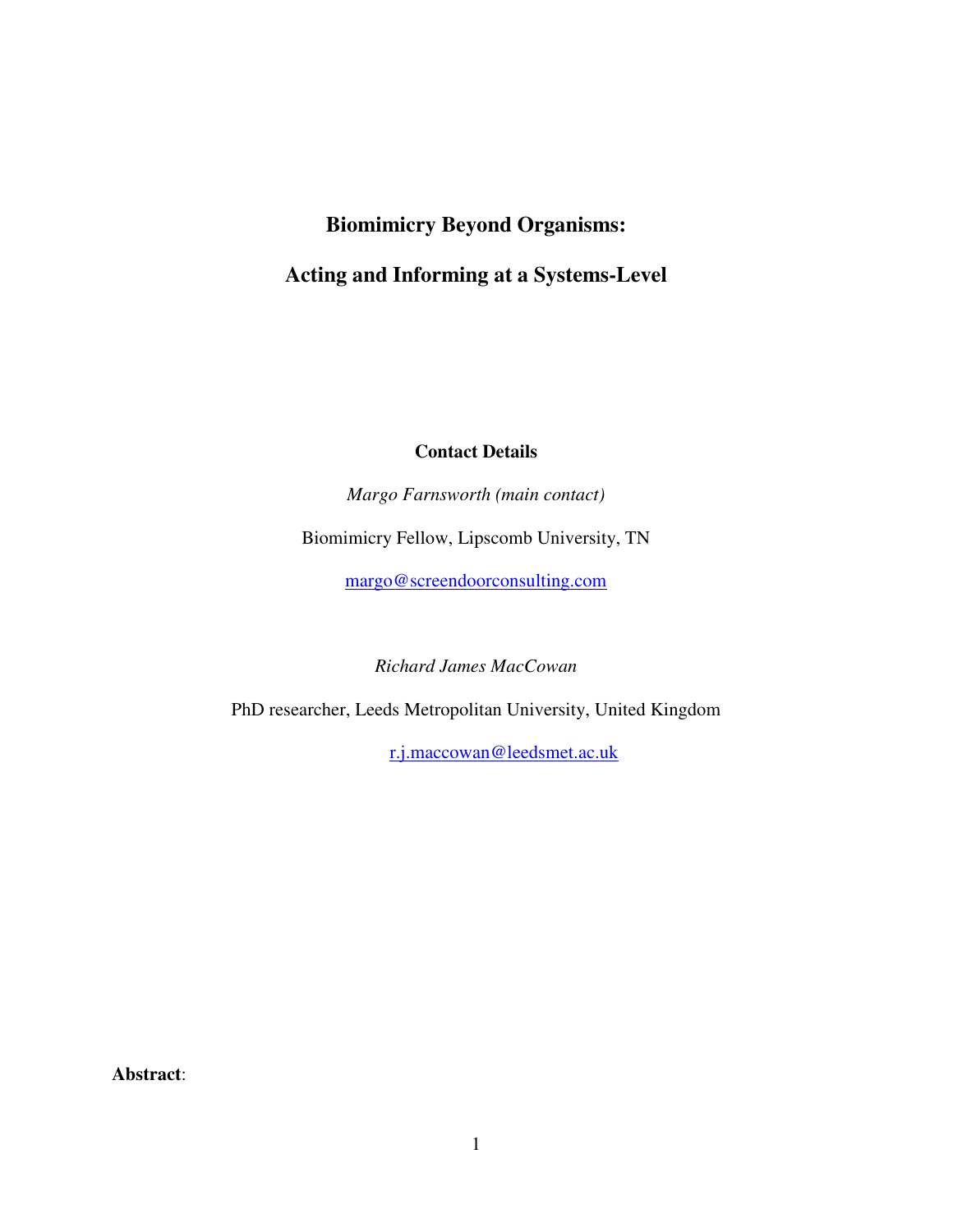Organisms exist, not alone, but as an amazing blend of biotic and abiotic elements guided by physical and energy boundaries we know as Earth's Operating Systems. Using biomimicry as a tool at an organismal level can yield solutions for focused challenges. Utilizing biomimicry at a systems level can allow for an interrelated series of solutions much like an ecosystem does in nature with boundary compliance and potential for increased levels of resilience.

*LOGICally LEEDS*, an ecological-industrial park with over 1 million square feet of office and industrial space, is close to the central community of Leeds, England. It is an ecologically diverse space wedging through historic and natural assets near an ethnically diverse and socially challenged neighborhood.

By creating a development utilizing biomimicry at a systems level, designers are striving to increase resilience to floods while using water efficiently. This paper conveys the logic and process of designers creating solution pathways borrowing genius strategies from the Elephant Foot plant, European Water Vole and Giraffe to help capture, store and distribute excess volumes of stormwater.

## 1.0 Introduction

We're all looking for solutions. Unfortunately, in our "want it now" society we likely to embrace the mythology of the silver bullet. Nature does not behave that way. In nature, organisms simply strive for being better. Optimization isn't perfect. It's messy and constantly morphing. With change as a constant in the world, biomimetic adaptation is one of the strongest tools we have at our disposal. Nature is always optimizing – whether for food gathering, transport, self-protection, temperature regulation, or attracting a pollinator. None of this happens without systems and yet, the systems approach in biomimicry generally trails the organismal approach and has yet to reach its full potential.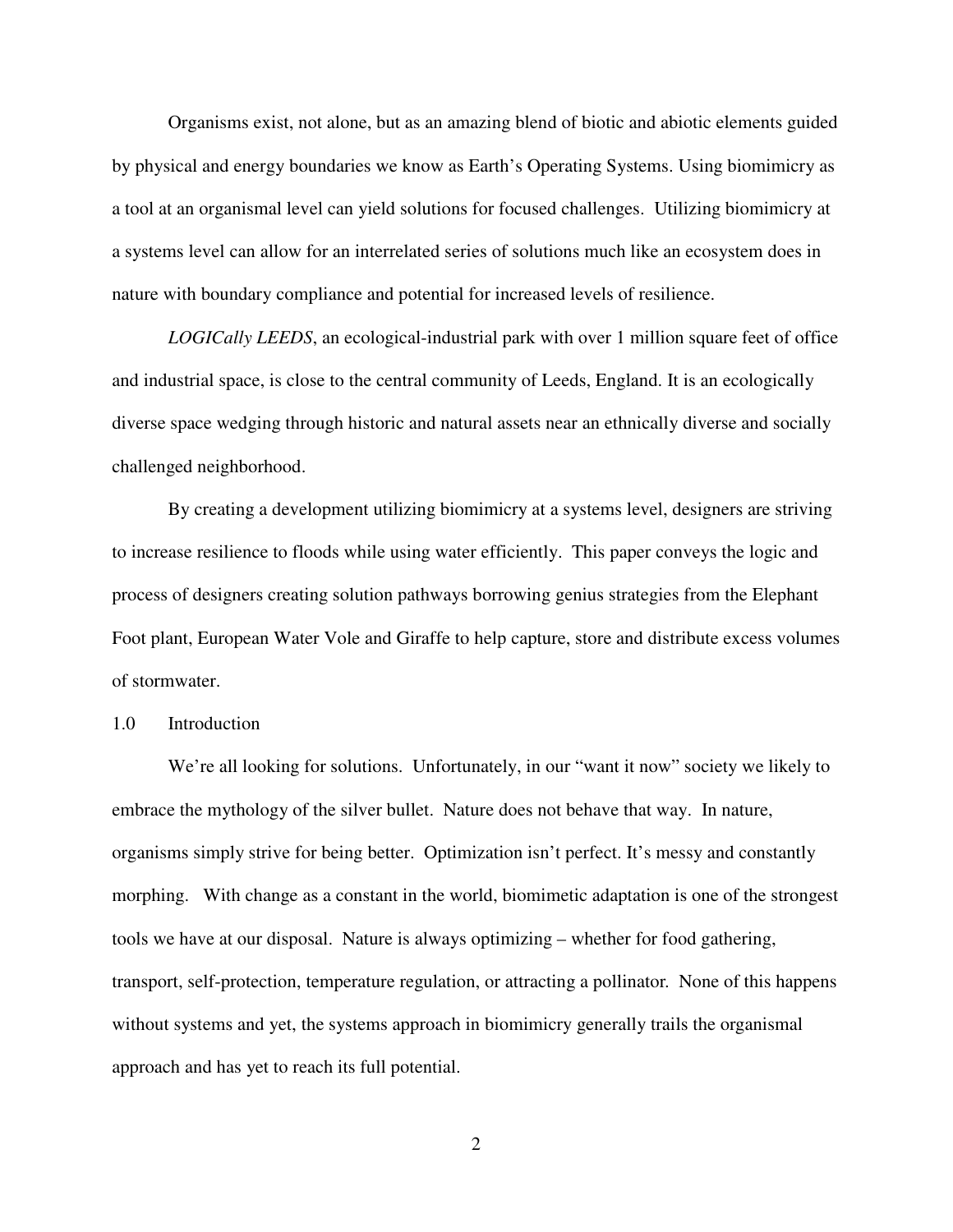A plethora of systems exist in the world - ecosystems, structural systems, circulatory systems, chemical systems – but when solving problems in systems "system" must first be defined, its parts and behaviors analyzed and its context paired with the context of the identified problem. Then, solution makers can decide what system model to use in creating solution pathways.

In working with *LOGICally LEEDS,* designers:

- Analyzed the site and existing ecosystems (systems)
- Articulated goals for the project while integrating the parameters of the site and Life's Principles
- Conducted research to identify natural organisms with genius strategies to comply with Life's Principles while achieving the design goals and
- Developed a design solution utilizing three organisms in a systems approach.

Obviously an eco-industrial park is a large and complex undertaking. However; working in systems at any level can potentially increase workability and resilience – especially if combined with the tools of biomimicry.

2.0 Working in Systems

The attributes of resilience revolve around the capacity to prepare for, respond to and recover from disturbance or change while maintaining an organism or system's character, functions & capacity. In order to optimize and become more resilient, organisms change in response to their environment. They adapt. Eventually, changes can take place which affect entire species and ecosystems – but always with the end point working toward optimization and resilience. In nature there is no other choice. Adaptations made in conflict with these systems eventually perish.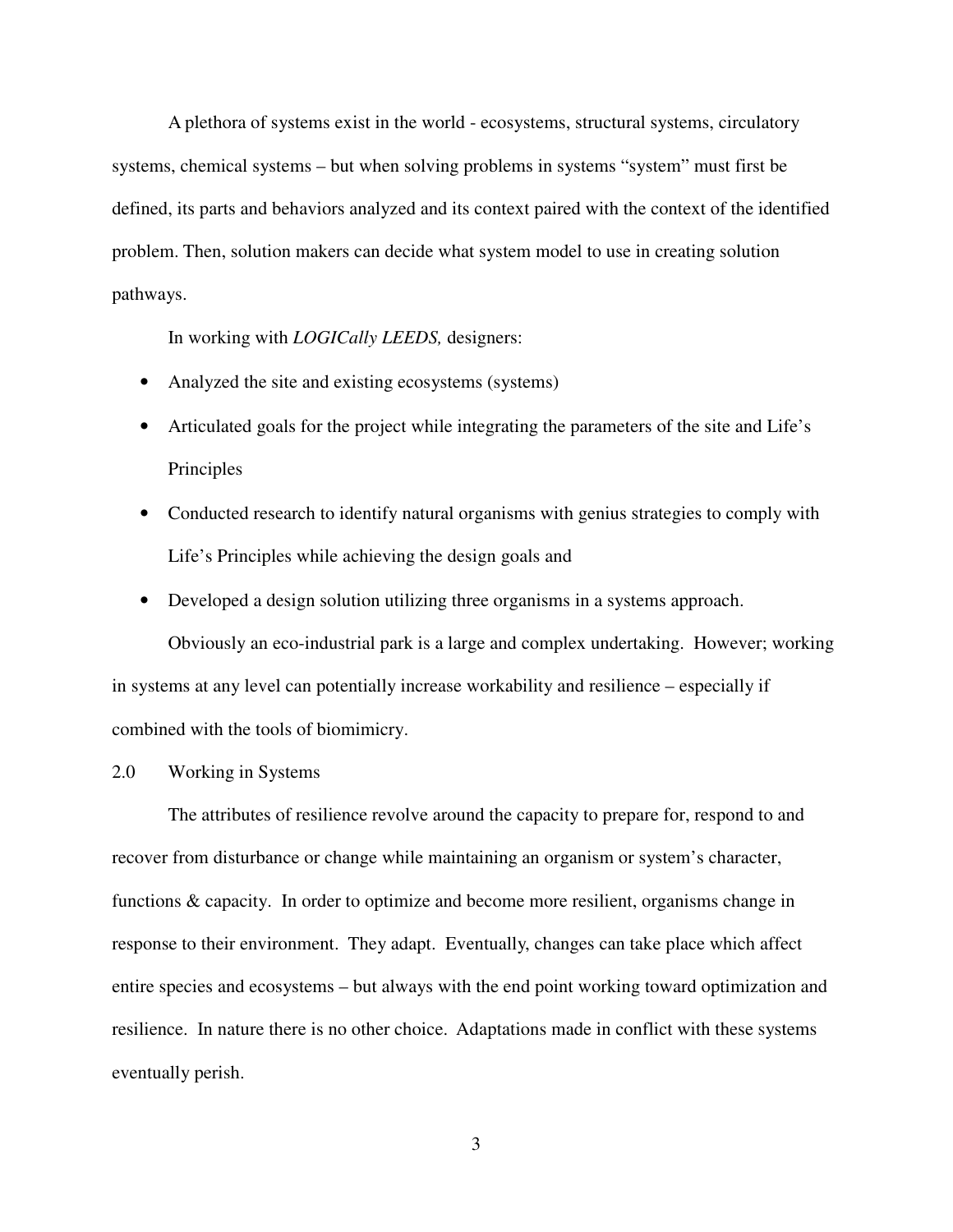Systems are described as a set of things: (people, molecules, biotic  $\&$  abiotic elements) interconnected in such a way as to produce their own pattern of behavior over time. All systems have elements, relations and functions. (Meadows 2008, 2) Elements can be the digestive tract parts of a frog or the parts of a plant. The elements in an ecosystem can include the frog and all the plants and organisms as well as abiotic elements like rain and temperature surrounding them. Each of these relationships has a function – grass serves as support for the frog. The soil below serves as a support for the plant, both in physical and nutritional terms. So, what isn't a system? Random items with no particular purpose in relation to each other … are not systems.

## It is a system if:

- You can identify the parts
- The parts affect each other in some way
- In combination, the parts create an effect they wouldn't without each other.
- The effect/behavior persists over time. (Meadows 2008, 12-13)

# 2.1 System Types

As we look further at systems we discover there are three basic system types:

- Isolated With no exchange of energy or matter outside the system (These seldom, if ever, exist.)
- Closed With an exchange of energy but not matter outside the system (Examples include pressure cookers, solar ovens etc.)
- Open Energy and matter can cross boundaries. (This describes the majority of systems on Earth and is the systems described in this paper.) (Skinner and Murck 2011, 10-11)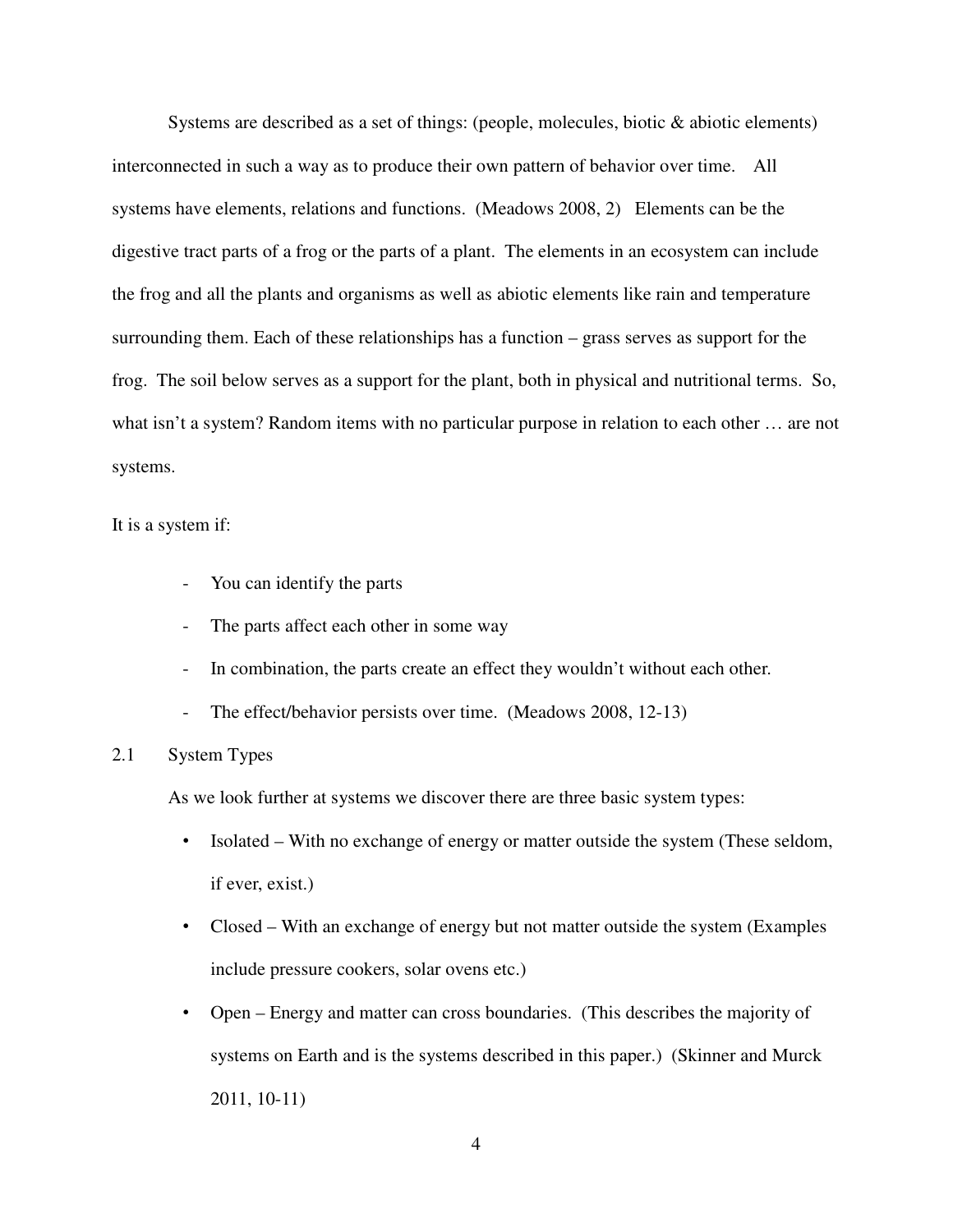Open systems are subject to Earth's Operating Conditions: sunlight, water, gravity, limits and boundaries, cycles and dynamic non-equilibrium. (Biomimicry 3.8. 2012. "Earth's Operating Systems." Last modified 2012. http://biomimicry.net/about/biomimicry/biomimicry-

designlens/lifes-principles/ ) This is the baseline for solution development. Earth operates in cycles. Everything on Earth is affected by gravity. Life requires sunlight and today's sunlight can be a free source of power (passive). All life needs water which has conditions of its own (cycles, watersheds, saltwater intrusion, etc.). Limits & boundaries look and act differently depending on the organism and/or the abiotic element or group of elements – but they exist in every circumstance. Dynamic non-equilibrium, as Alberti noted, is neither continuously gradual nor consistently chaotic. It's episodic. So, the sphere in the bowl is, in most cases, more of a slow building and then release (Alberti 2008, 21) than a constant rolling from state to state. These operating conditions at their most basic levels form the "context" for living. They affect work, play, eating, sleeping, waste … not only at an organismal level, but at a systems level as well.

# 2.2 System Behaviors

In addition to complying with requisite operating conditions, designers must take into consideration the fact that nothing is static. Life, systems and businesses operate with flows and feedback loops. In Life's Principles, developed by Janine Benyus, Dayna Baumeister and the staff of Biomimicry 3.8; balancing feedback loops are sometimes illustrated in the example of a hungry baby bird opening its mouth which triggers regurgitation feeding by the parent. This, in turn, can lead to a reinforcing feedback loop which triggers growth (or collapse). Most systems have multiple flows and feedback loops with dominance between the two constantly shifting.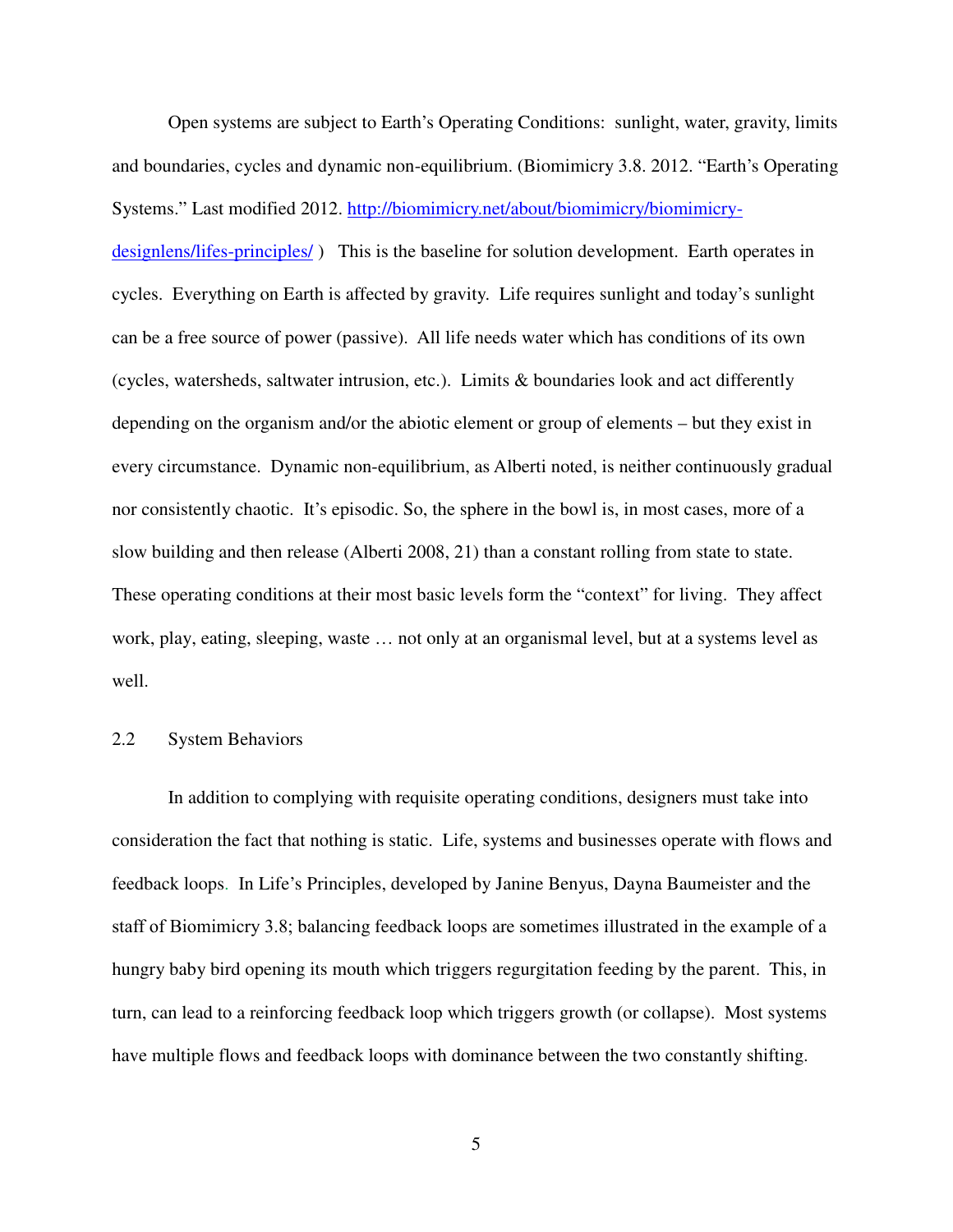Knowing a little of what a system is and how it operates still may not answer (for some) the question of why working in systems is beneficial. Working in systems enhances resilience, fosters self-organization and optimizes hierarchies. (Meadows 2008, 75.) Businesses are managed for solutions which yield stability but increasingly, because of economic and climate shifts among others, for resilience as well. Working at the nexus of biomimetic systems, reshuffled information creates different sub-species or sub-solutions. In biomimetic system solution pathways one notes replication of strategies that work (redundancy) but with enough variation so that if one goes down – another strategy continues the solution. Self-organization, moving toward greater complexity from individual mechanisms (like metamorphosis) to behaviors of group action (like migration) is efficient and supports large loads of information, products, or in the case discussed here - stormwater. Hierarchies optimize based on sub-systems in combination to yield a "higher functioning" organism/product/group. The circulatory system is elegant; but when combined with other systems to form a human body the result is staggering.

# 2.3 System Relations Models

 When working in biomimetic systems it is useful to work in, what Farnsworth terms Biomimetic System Relations Models including intra-system, adjacent systems, unrelated systems and whole ecosystems. Working in systems with biomimicry can become thorny because of deciding how and where to draw boundaries. The key to deciding can reside in determining what "function" is being solved for; then moving forward with building a solution by picking the most applicable system with which to work in a specific context.

If the function of *slowing, moving and storing liquid* is identified the models could be differentiated in the following ways: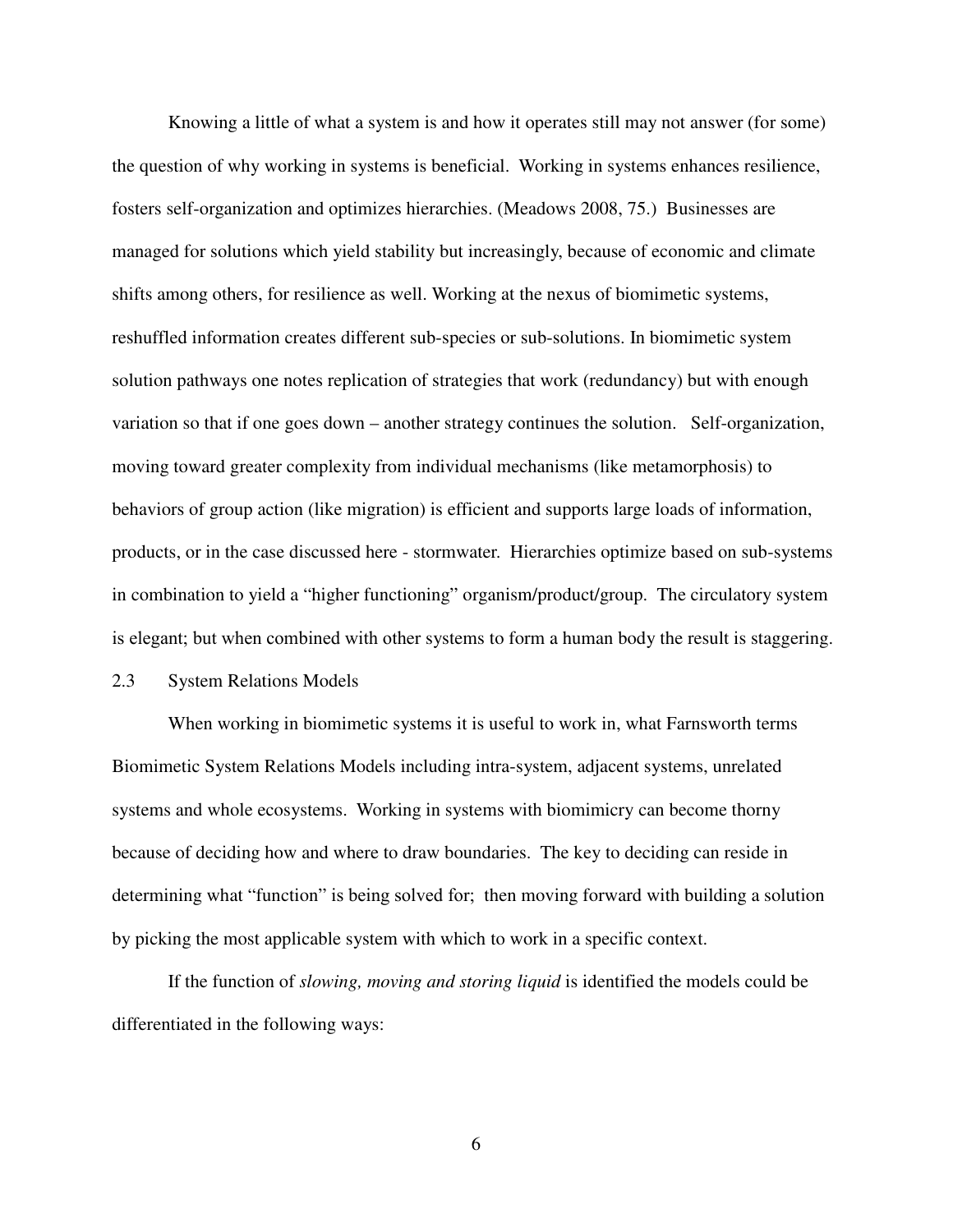*Intra-system:* Using a plant system as an example: The xylem directs concentrated flow. Leaves disperse flow. Roots transport liquid between ecosystems. Each of these strategies within a single organism can be mimicked at the challenge site.

*Adjacent Systems*: Many times grasslands or farmed areas with grass-like crops (wheat, rye, barley) are adjacent to shrubby or wooded areas. Grasses and shrubs have different growing habits and mechanisms which might make them a more productive organism to mimic to solve the aforementioned problem. Grass roots can filter & infiltrate to a deep level. Shrubs' leaves slow flow. Roots of both serve as transport. If those can be mimicked – either in man-made planting patterns (bio-utilization) OR through biomimicry, a positive outcome can be gained. *Unrelated Systems*: Sometimes the best answers reside in using organisms from unrelated systems but with complementary strategies such as the Elephant Foot plant, water vole burrows and giraffe necks which will be discussed later in this paper. Although they reside in completely different ecosystems, their combined strategies can serve as solution pathways for specific functions.

*Whole Systems or Ecosystems*: The Whole Ecosystem model is the most complex. If all the elements, functions and interrelationships are combined to form something new that has its own functions and survives over time it is termed a "whole system". Antarctica is a very large "whole system" but size doesn't determine whether something is a system or not. A person is also a "system". We have other organisms functioning and interrelating within our bodies – up to 100 trillion good bacteria according to the Human Microbiome Project. So, size doesn't determine whether something is a whole system. Working in "whole systems" one must pay attention not only to the context of the challenge, but the context of the solution, Earth's Operating Systems, Life's Principles, the swings in dominance, the particular stocks present,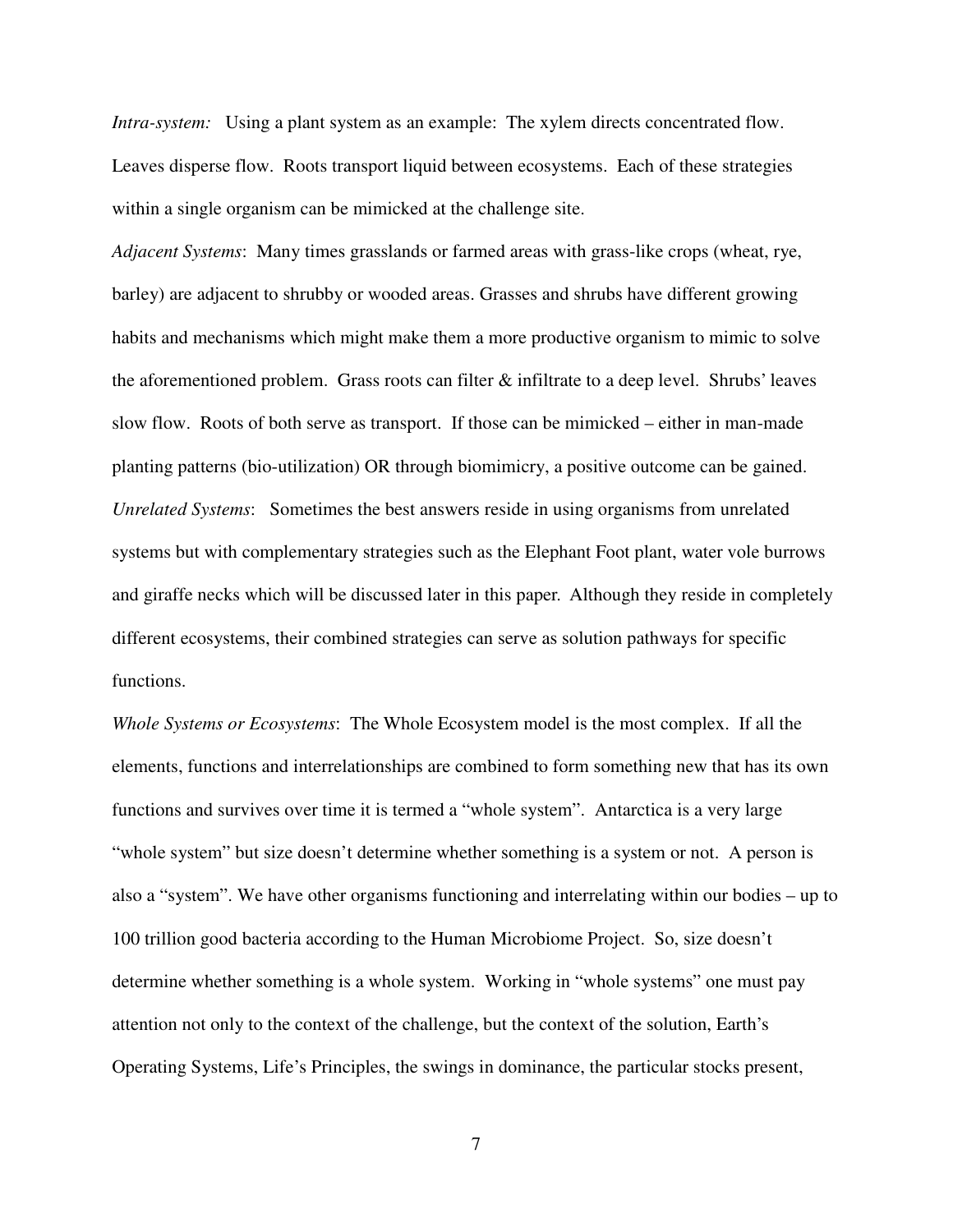materials and energy being used in order to keep the system operational. Other models are seen as "parts" of an operation as opposed to a "whole" operation.

## 2.4 Circular Economy

Finally, it is also important to note in Biomimetic System Relations Models were conceived with the intent to be used in conjunction with Dame Ellen MacArthur's Founding Principles for Circular Economy:

- $Waste = Food$
- Diversity is strength
- Energy must come from renewable resources
- Thinking in terms of systems is key
- Prices must tell the truth

As solution pathway developers solve problems, it is intended they do so using a design brief for disassembly and reassembly. The circular economy, an industrial economy created to be restorative, utilizes material flows which include biological nutrients, designed to reenter the biosphere safely, and technical nutrients, which are designed to circulate at high quality without entering the biosphere. (MacArthur Foundation 2013)

3.0 Applying Systems-Thinking

This project's aim is to apply systems-thinking to a case study site. As an entry for the Biomimicry Design Challenge run by Biomimicry 3.8, the designers chose a location in close proximity to their place of study, Leeds; and a site that could offer both water management and sustainable urban design challenges.

The chosen site is a 110 acre (45 hectare) parcel of farmland, 2 miles from Leeds city centre. The site is 25% flood plain with a small culverted river, the Wyke Beck, running along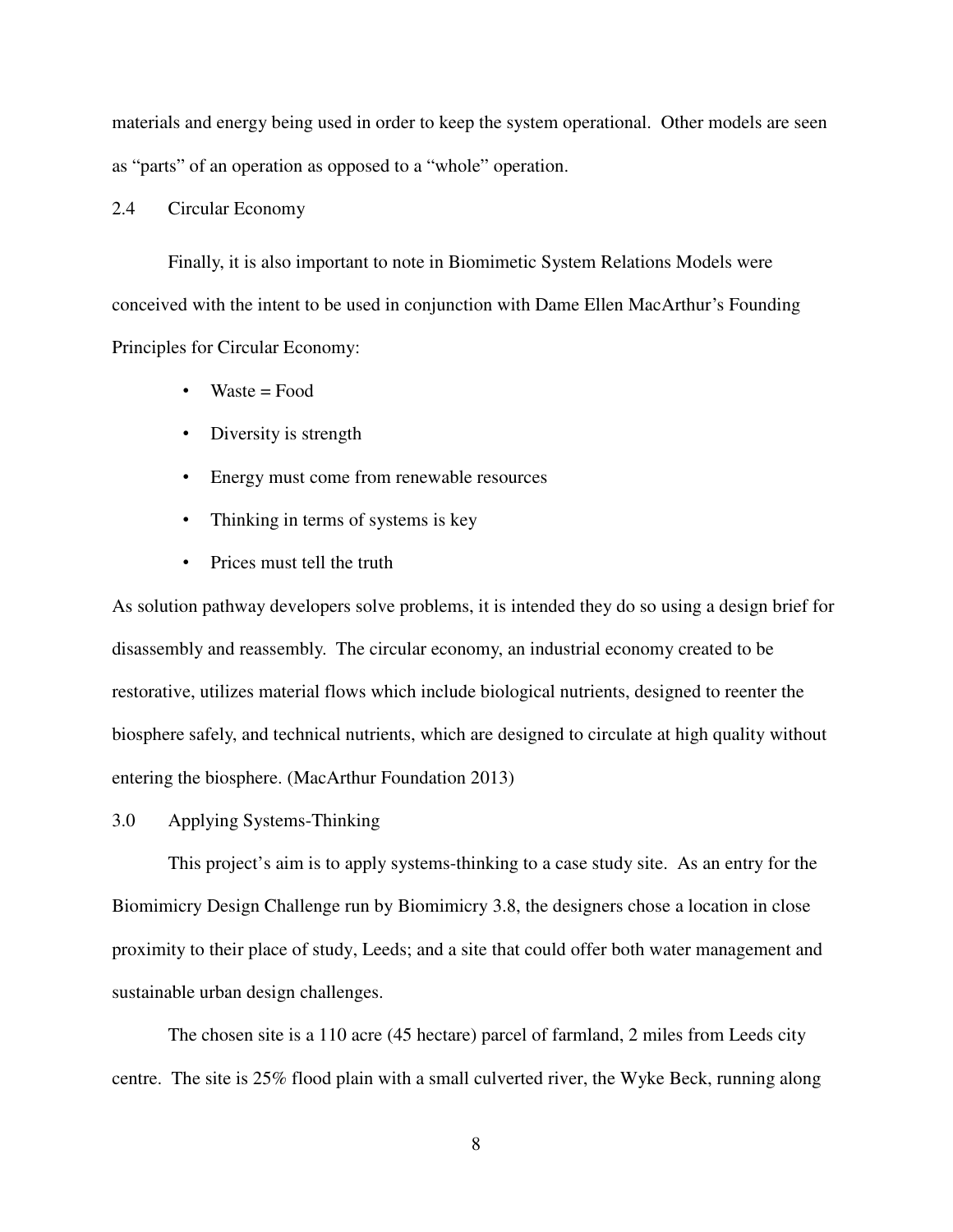the western edge. The farmland slopes steeply from the northeastern corner with an elevation change of approximately 40 metres (131 feet). At the southwestern tip of the site surface water pools due to the flat topography and compact soils.

The local authority, Leeds City Council, have earmarked the site for the creation of industrial development. This is due in part to the close proximity to central Leeds and the motorway network.

The site location, topography, hydrology and geology is the reason it was chosen as a case study site for the design competition.

3.1 Analysis

Before being able to apply the biomimetic systems approach it was relevant to complete an extensive analysis of the area identifying the range of ecosystems. The combination of biomimetic and systems-thinking approaches necessitated the identification of the three components of the system, in this case, the ecosystem. This is important in urban design/planning given the complexity of the urban fabric.

Some of the questions asked relating to systems-thinking were:

- What nonliving (sun, wind, etc.) and living (predation, cooperation, nutrients, etc.) challenges do you think your functions are affected by in this setting?
- Is your subject unique in its approach to responding or do you see other organisms responding in similar ways? How is the system your organism is a component of responding to these pressures?
- What implications do these patterns have for sustainable community design?
- How do the functions of this organism interrelate with other organisms? How do they interrelate with the system? In each ecosystem (or indeed, any system) elements,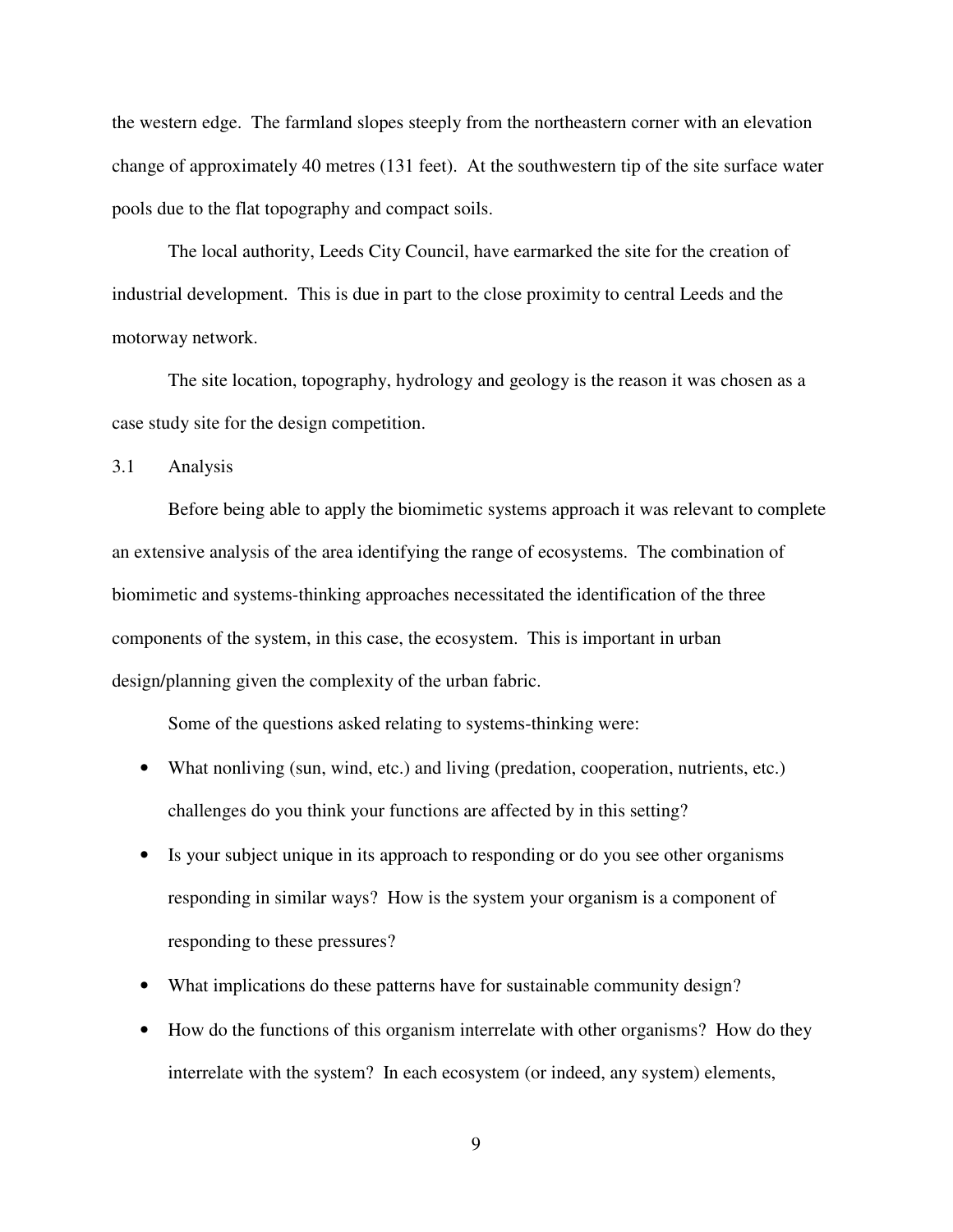interrelationships (or interconnections) and functions are repeated in an array of different numbers and scales at the individual organism level, between organisms and between groups of organisms. When one designs a *biomimetic system* one must make sure to pay attention to all three as well as how the multiplicity of these exist and complement each other.

The analysis work identified a range of organisms ranging from a number of types of moss, tree roots, mosquitoes, fresh-water shrimp, fungus, fruiting berries and water-based plants, to large willow trees.

Additional information on the ecology of the site was provided by the developer. From this report, "Extended Phase 1 Habitat Survey by White, Young and Green ( 2011), European water vole droppings and burrow entrances were identified.

The analysis work identified two local ecosystems, historic woodlands and riparian habitats along with ecotones (natural edges) of each. These ecosystems managed fluids in differing ways. Yet, each complies with Life's Principles. As an example, we can look at the riparian habitat:

- Evolves to survive Successful riparian trees create offspring and spread along the riverbanks.
- Is resource efficient The ecosystem breaks down nutrients to produce food for others.
- Adapts to changing conditions As flooding becomes more prevalent in East Leeds, surviving organisms are becoming more water tolerant in terms of moisture, flow, volume or some mixture of the three.
- Integrates development with growth The ecosystem is self-organizing.
- Is locally attuned and responsive The food web and nutrient network is an example of this.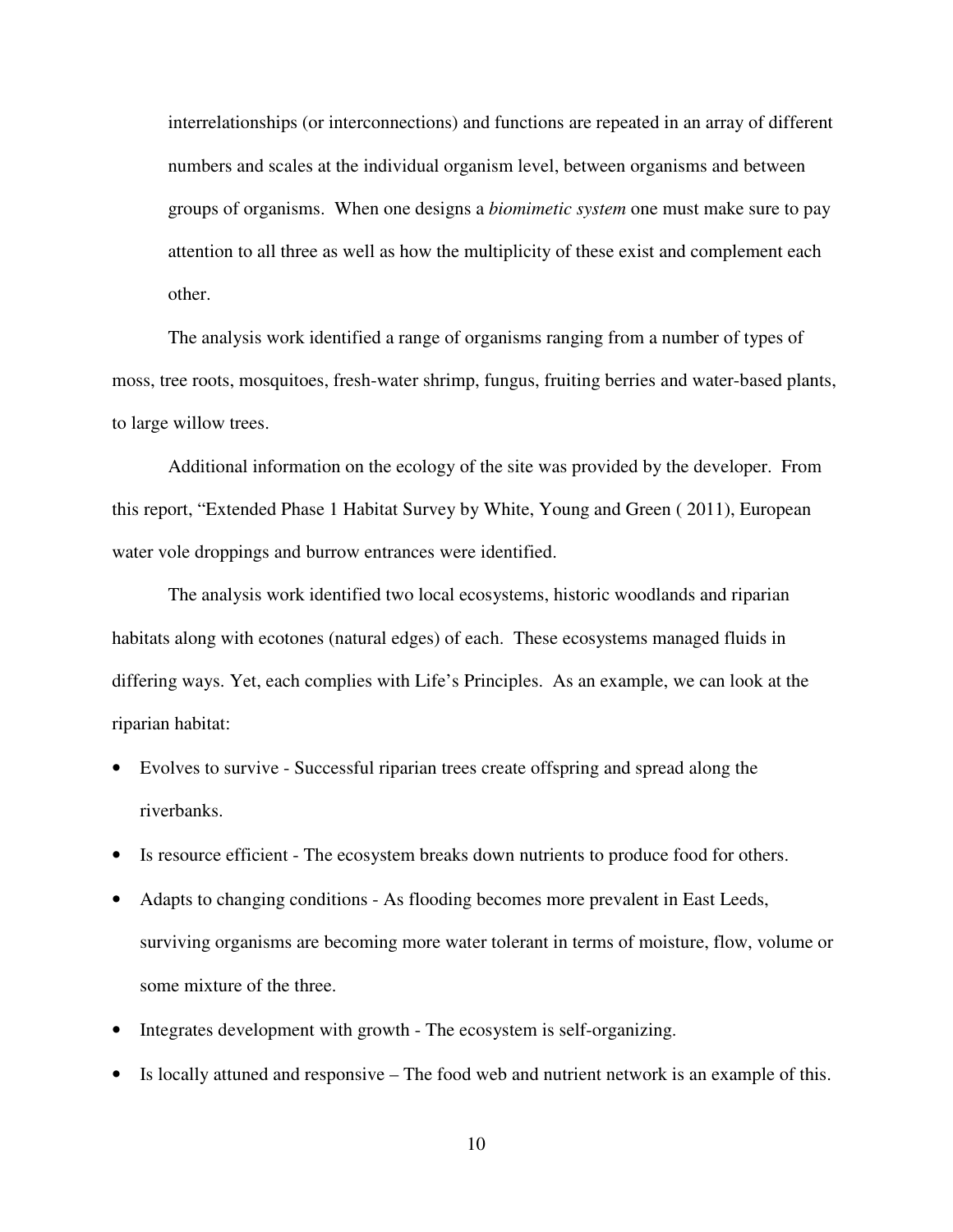• Uses life-friendly chemistry - Life builds and grows in the ecosystem using life-friendly chemicals, compounds and mixtures.

This led to answering the question 'How could people use the strategies you're observing?' The designers thought of developing a closed-loop network based on how a riparian habitat deals with water volumes and flows. This could be a more effective water management system; and could even possibly clean water polluted from industrial use. This led to setting the goal for the design.

#### 3.2 Objectives

Having carried out the analysis of the local ecosystems, a goal and design brief was developed to allow the design team to keep the focus of the project. Through the careful incorporation and emulation of nature's strategies, the designers worked to incorporate forms, systems and processes from nature in the design to achieve the following goals:

1. Modify physical state of water

2. Protect from abiotic factors

3. Provide ecosystem services

4. Capture, absorb, filter + store water

5. Distribute water

6. Expel water.

Commercial analysis of the LOGICALLY Leeds site earmarked it for development as an industrial estate. By combining this with the project analysis, the concept was to design an Ecological Industrial Park based on biomimicry principles in a system to achieve the six goals. An additional feature was to provide social amenities for the neighboring residential area by de-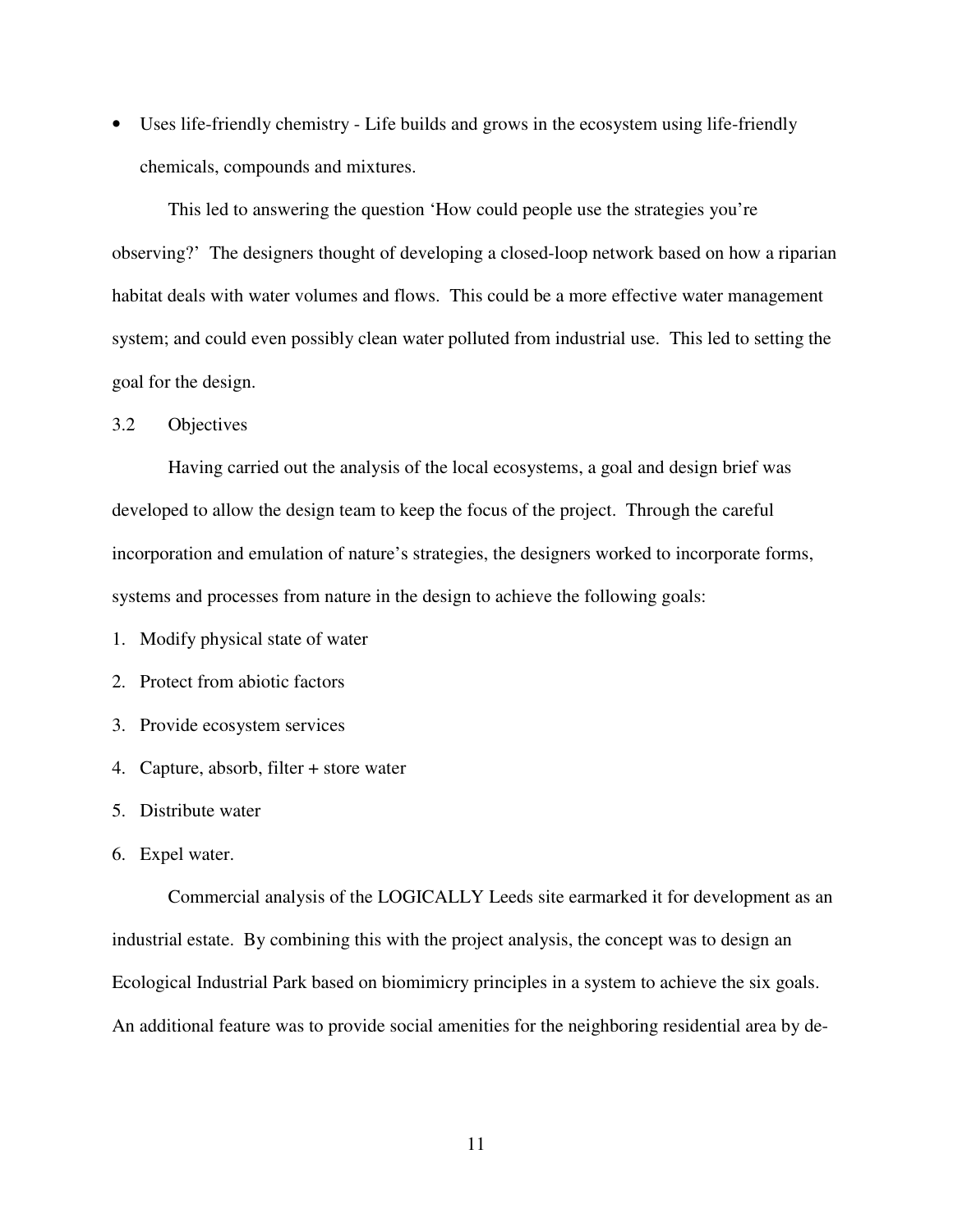culverting the Wyke Beck and providing a network of open spaces linking both the riparian habitats and historic woodlands through careful selection of plants and materials.

The key brief was to ensure that a biomimetic systems approach was used to consider the overall site while creating a closed-loop water management system. "By introducing a surface stormwater and hydrologically and ecologically functioning landscape, making combined structural and natural drainage infrastructure and landscape is far more resilient to extreme meteorological events," states Novotny et al (2010, 103).

#### 3.3 Organisms and Ecosystems

The fieldwork and site analysis found a number of organisms and ecosystems that could be used for inspiration for this project. Each of these could form part of a complex system within the site. The goals were simplified to three stages of the system:

- 1. Water Capture
- 2. Water Storage
- 3. Water Distribution

As previously mentioned, the European Water Vole (*Arvicola amphibious*) is a successful organism in the riparian habitats in the vicinity. The water vole's burrow is made to limit water ingress and protect the vole from predators. The question was asked 'Can this element be used for the function of capturing water instead?' Obviously, directly emulating this strategy would not work. What if the inspiration from the water vole burrow was reversed? By designing a capturing system that is a reverse of the burrow, water ingress is optimized with the vole's chambers providing additional storage. This was the element that design team took.

What organism can be emulated to store water? In this instance, it was necessary to look to a different biome, the semiarid desert, for the inspiration. Elephant Foot Plants (*Discorea*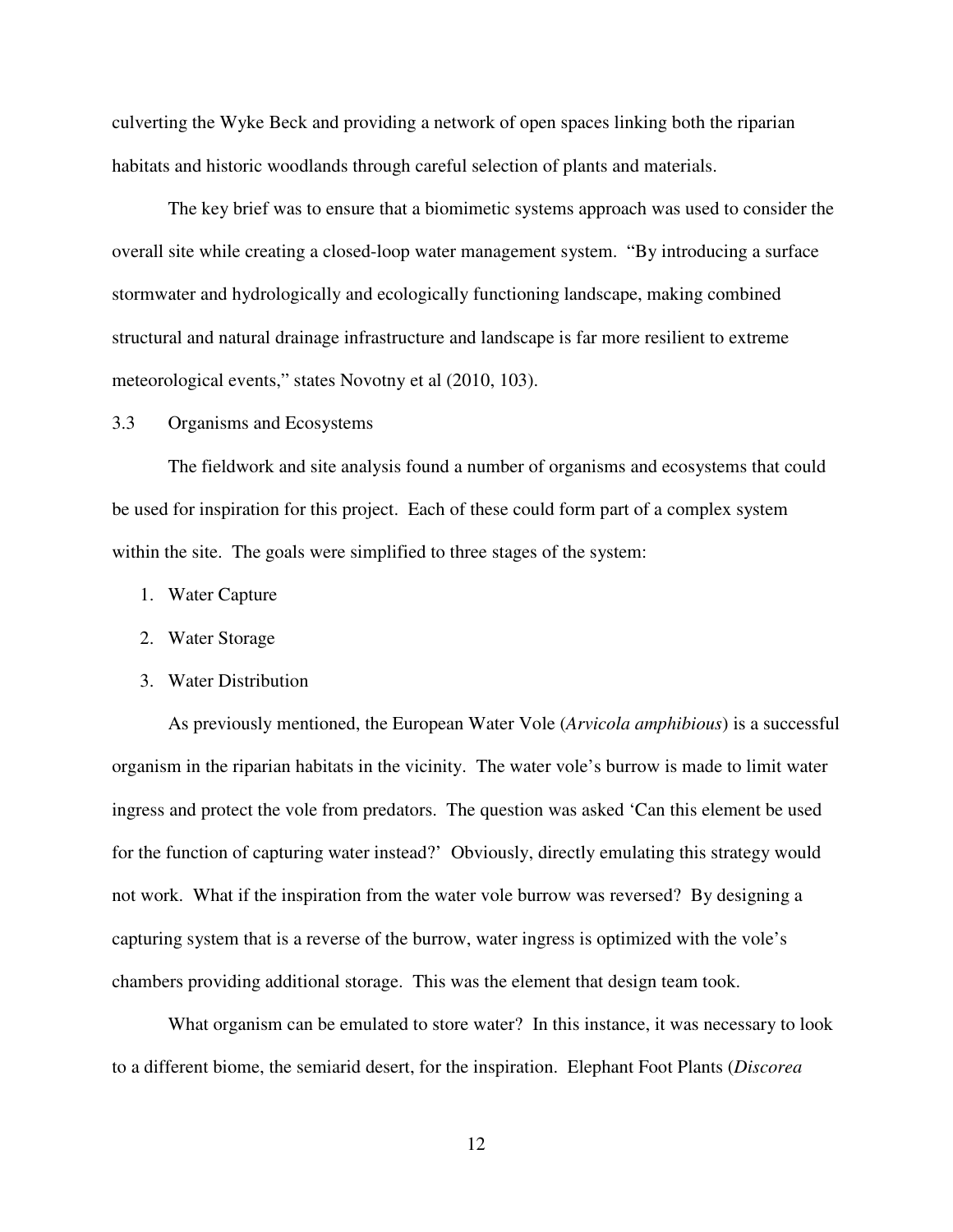*elephantipes*) have swollen bases for water storage and can store water from six months to a year. It does this by retaining water within its root structure and base of the stem. The root structure does this by expanding and contracting according to the amount of water stored through the transfer of water from the soil.

The final goal of the system was to then distribute the water throughout the site. Again, by looking to another biome, in this instance the grass savanna, inspiration came in the form of the Giraffe (*Giraffa camelopardalis*). In the upper neck, the rete mirabile prevents excess blood flow to the brain when the giraffe lowers its head. The jugular veins also contain several (most commonly seven) tricuspid valves to prevent blood flowing back into the head from the inferior vena cava and right atrium while the head is lowered. The form of the valves and the mechanisms that the giraffe anatomy employs to regulate blood flow provides the perfect inspiration to regulate the distribution of water within the site.

3.4 Developing the system

The system that has been developed is a combination of features of the water vole burrow; elephant foot plant and giraffe neck. The next stage was to show how these specific strategies would work together to provide the Ecological Industrial Park with a closed-loop water management system better than products and processes already on the market.

By mimicking the reverse of a water vole burrow it should be possible to increase the capacity of the water flow significantly by designing pipes with chambers running off to the sides. This would have the beneficial effect of storage for large levels of storm water running onto the site.

The elephant foot plant collects and stores water through the roots structure in times of plentiful water supply in the semiarid deserts where the plant is found. With standing water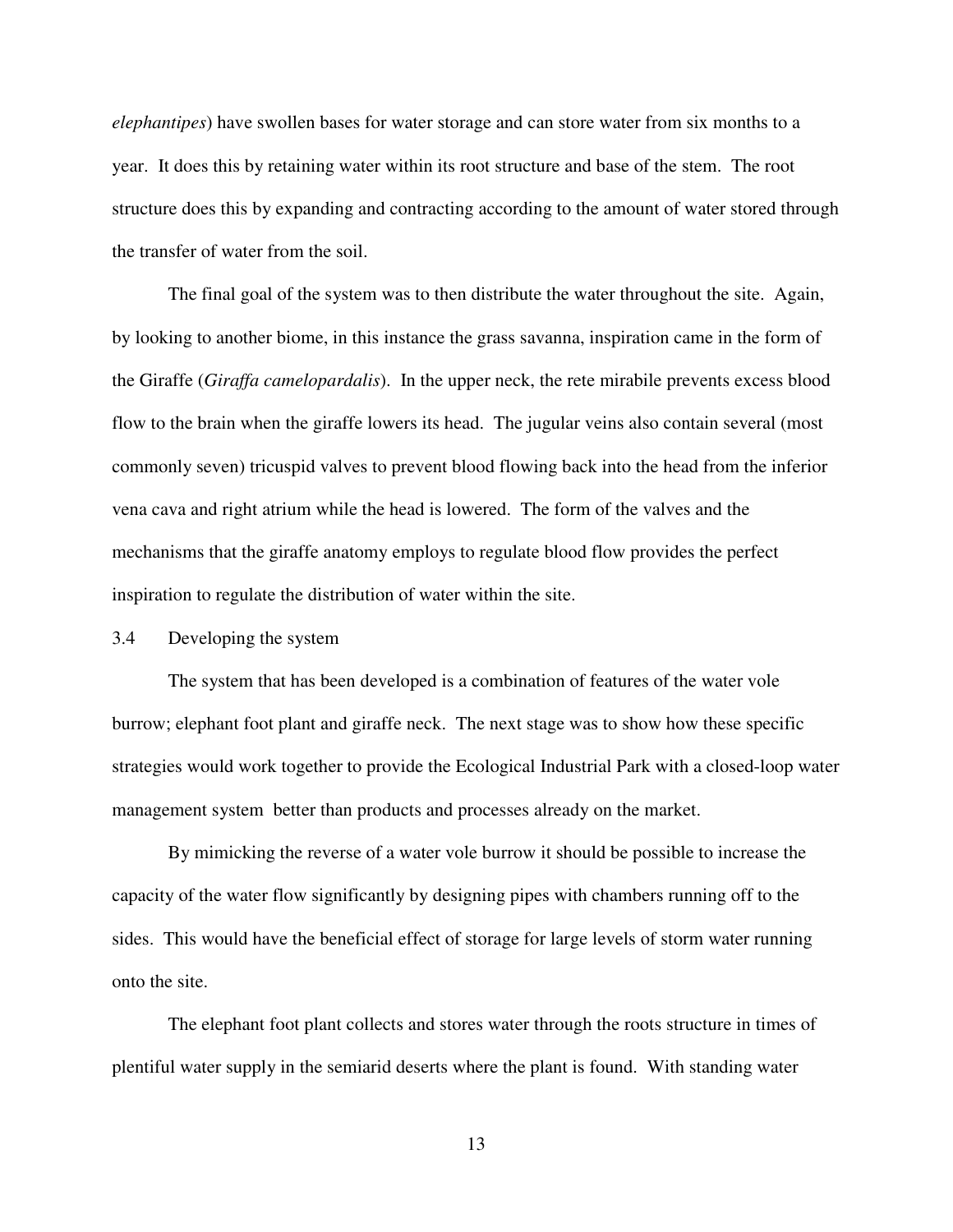posing potential hazards from both bacteria and insects, having a flexible storage system that expands and contracts dependent on water levels, potentially minimizes these risks. The *Discorea elephantipes* has a water capacity of 97% in its fibrous tubers (Eggli & Nyffeler, 2009).

Giraffe neck veins are complex systems that regulate blood flow throughout the neck ensuring that this fluid does not cause damage to the heart and brain whilst the giraffe lowers and raises it head. Mitchell et al (2009) studied the necks of numerous giraffes and found them to contain both bicuspid and tricuspid valves. Their findings state that there is a low correlation coefficient between the length and number of valves, but the spacing of the valves is important. Specifically, this relates to controlling the flow near the head and the heart. By extracting this research, into the design of a distribution pipeline, it will be important to ensure that valves are positioned near the connection with elephant foot plant system and the outlet. This will ensure that the water capacity is managed most effectively.

A riparian habitat is the interface between land and stream habitats. These are important natural bio-filters, protecting aquatic environments from excessive sedimentation, polluted surface runoff and erosion. They are characterized by hydrophilic plants which are a natural means of mitigating fluvial flooding by slowing and absorbing excess water. In this project, reintroducing the planting of white willow (salix alba), abundant both up and downstream, will not only relieve the pressure on the vole/elephant foot/giraffe system, but provide bank stability for the de-culverted river.

#### 3.5 Systems

The key to the development of these solutions will be linking the unrelated organisms into a system. Each of the organisms has a key function and achieves the goals set out within the challenges, to capture, store and distribute fluids. These elements will be working together to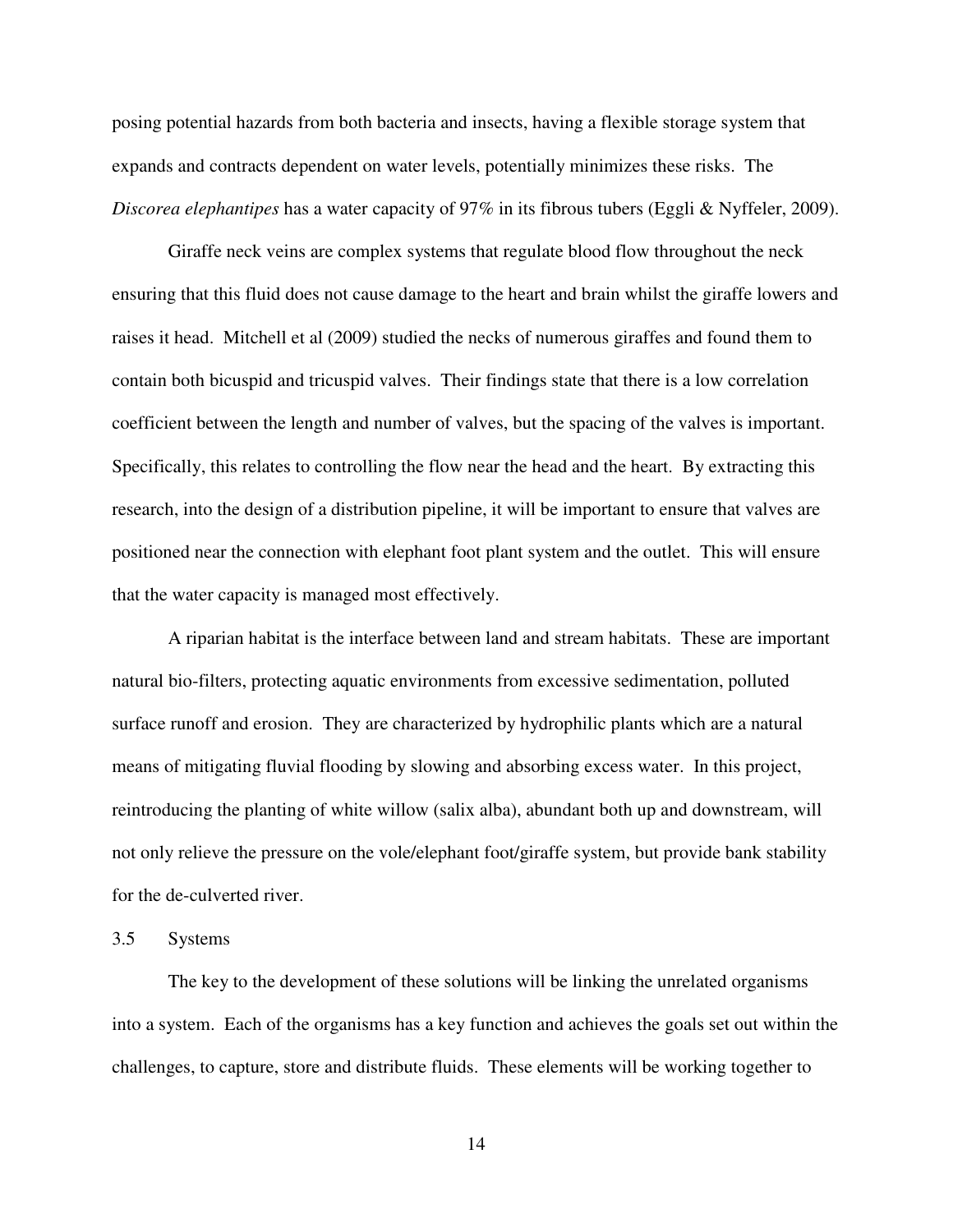meet the challenge of creating an industrial development site that manages fluids, in this case water, to minimize the residual effects on site and also secondary effects downstream.

# 4.0 Conclusions and Recommendations

*In biological cases, there are millions of contributors to the system, no unemployment and numerous opportunities for nature's equivalent of entrepreneurship – species that evolve into a wide variety of ecological niches (Pawyln 2011, 54).* 

This case study looks beyond biomimicry at the single entity-level and develops an understanding of the how that tool can also reflect the genius of natural systems or partial systems. A system is characterized by the presence of elements (parts), effects of said elements on other portions of the system, and the existence of an effect not otherwise present which exists over time. Open-loop systems, the most common type, are governed by what Biomimicry 3.8 terms Earths' Operating Conditions.

The study is an example of a biomimetic unrelated systems model being used to manage water within a specific site. The 'Biomimetic System Relations Model' defined by Farnsworth includes Intra-, Adjacent, Unrelated and Whole systems or ecosystems. By defining the functions and system boundaries needed for the solution pathway, the appropriate biomimetic relations model can be selected; thus simplifying somewhat, the very complex array of choices found in nature.

For this study, the goal of minimizing negative effects of storm water to a potential industrial development site and accompanying ecosystems by capturing, storing and distributing water was identified. By focusing on these functions, a site analysis revealed opportunities to apply the unrelated systems model by abstracting water capture strategies of the European Vole burrow design and combining that with the storage capabilities of the Elephant Foot plant and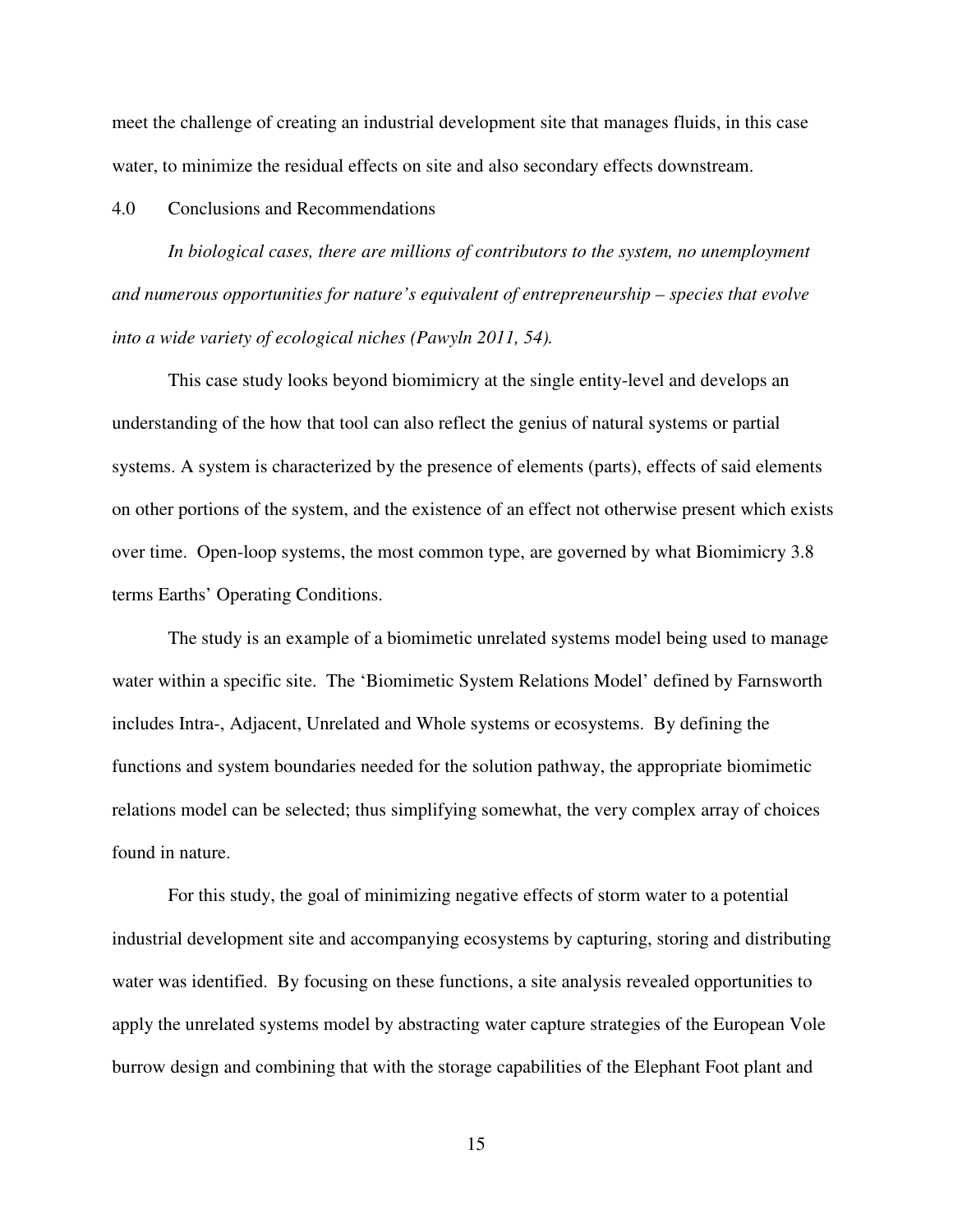the distribution and flow regulation found in the neck of a Giraffe. The components of this system were designed to work in conjunction with the local riparian habitat. Although two of the organisms are not found in the case study site biome, combining the successful strategies of organisms from the local biome, semi-arid desert and savanna provided designers with a more effective solution. These three organisms and the riparian habitat form an unrelated system with great potential for optimizing storm water management on site.

 Integrating biomimicry with a systems approach offers greater challenges, but it does allow for observation and implementation of more varied strategies and interconnectivity to replicate "The Circle of Life". It has the potential to offer insights and benefits by using both across a range of professional disciplines. This methodology will make connections within and between organisms as well as across ecosystems and between unrelated ones - underscoring that Life's Principles are not isolated but also interconnected systemically.

In this research, MacCowan and his team examined a number of organisms and ecosystems related and unrelated, to find solutions to the water challenge. More detailed research is needed to develop this project further and take the systems-thinking approach to each business sector from transport management and the business office, to the supply and distribution of resources and energy.

## **References:**

Alberti, Marina. 2008. *Advances in Urban Ecology: Integrating Humans and Ecological Processes into Urban Ecosystems*. New York: Springer Science+Business Media,LLC.